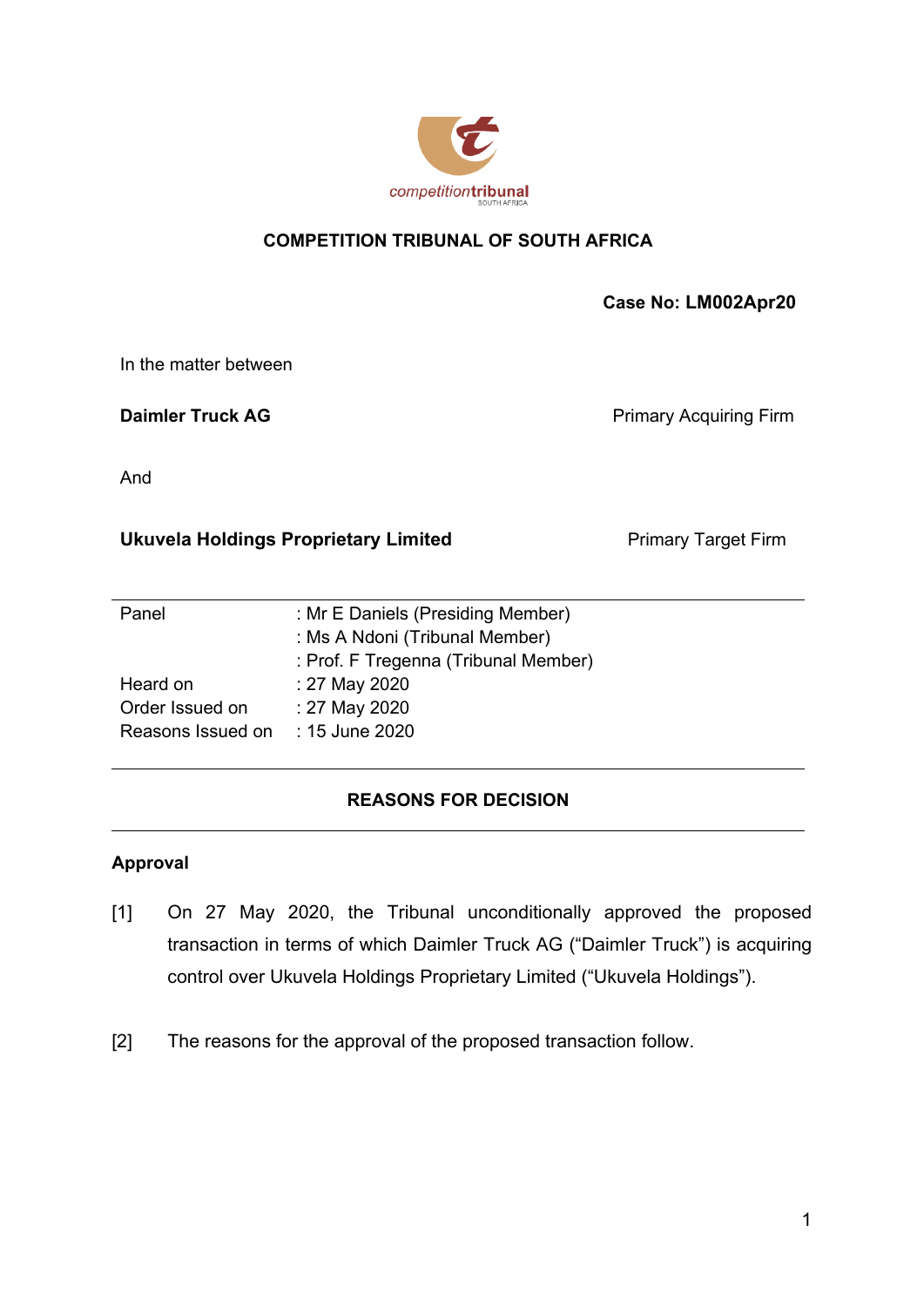#### **Parties to the transaction**

- [3] The primary acquiring firm is Daimler Truck, a public company incorporated in terms of German Laws. Daimler truck is controlled by Daimler AG ("Daimler"). Daimler has direct as well as indirect control over numerous firms such as Mercedes - Benz South Africa Limited, Sandown Motor Holding Proprietary Limited, and Daimler Trucks and Busses South Africa Proprietary Limited. Daimler is not controlled by any firm.
- [4] The Daimler Group develops, manufactures and distributes products and services in the automotive sector, on a global scale. Daimler Truck is in charge of the group's global business in relation to the manufacturing and distribution of trucks and busses.
- [5] The target firm, Ukuvela Holdings Proprietary Limited ("Ukuvela Holding") is a wholly owned subsidiary of Ardan Livvey Investors B.V. ("Ardan Livvey"). Ardan Livvey is a limited liability company incorporated in accordance with laws of the Netherlands. Ukuvela Holdings controls Atlantis Foundries Proprietary Limited (Atlantis) and Ukuvela Properties Proprietary Limited ("Ukuvela Properties").
- [6] Ukuvela Holdings, through Atlantis, operates a metal foundry which manufactures and sells iron engine blocks for heavy duty trucks.
- [7] Atlantis formed part of the Daimler group until 2015 when it was aquired by Neue Halberg-Guss GmbH. Subsequent to this acquisition, a long-term supply agreement was concluded between Daimler and Atlantis, in terms of which Atlantis would supply Daimler with cast iron engine blocks for trucks.

## **Proposed transaction**

[8] Daimler Truck's intention is to acquire 100% of the issued share capital of Ukuvela Holdings from Ardan Livvey. Post-merger, Daimler Truck will wholly own and control Ukuvela Holdings and its subsidiaries.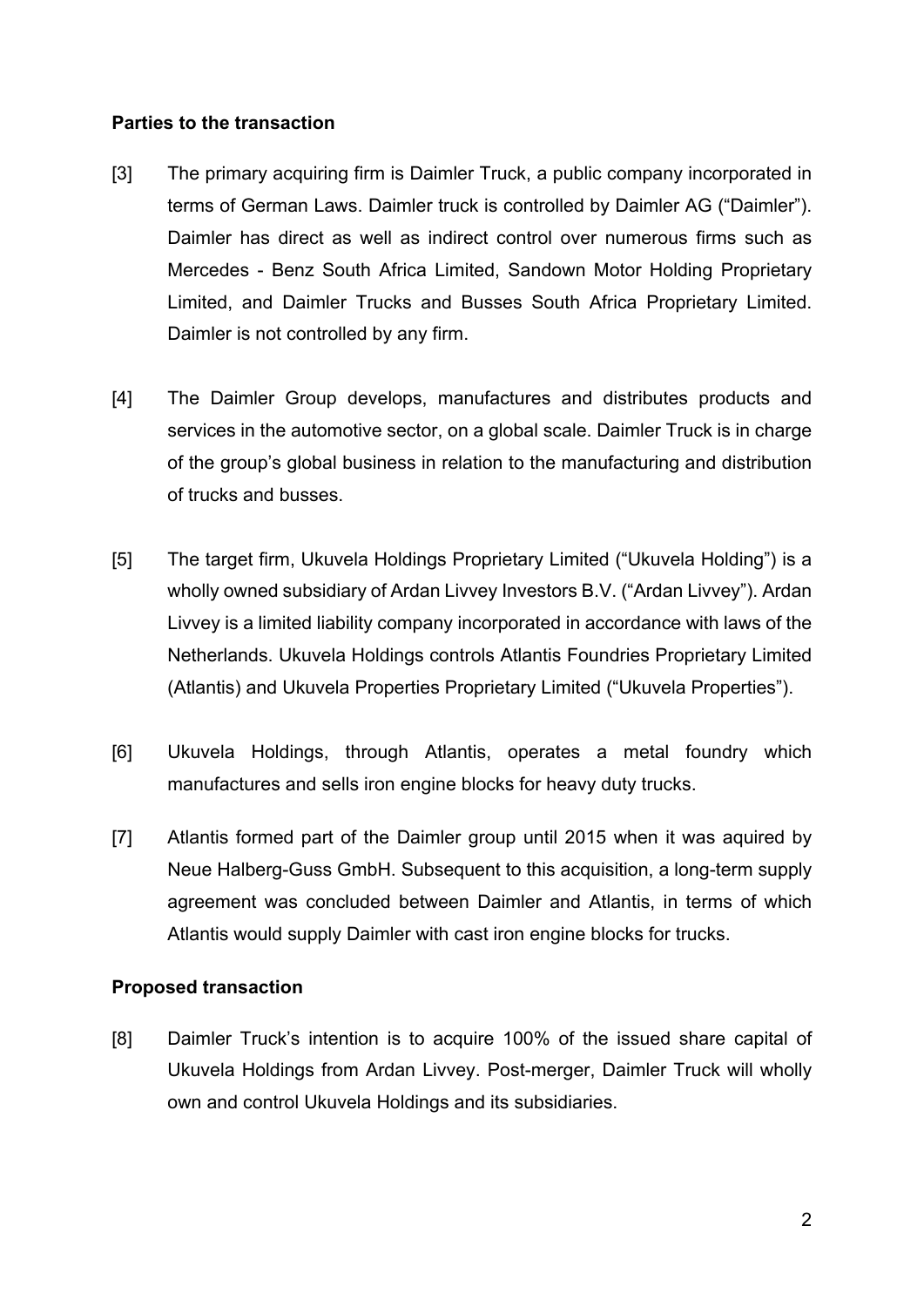### **Impact on competition**

[9] The Competition Commission (Commission) found no horizontal overlap in the activities of the merging parties due to the fact that no entity from the Daimler Group is in a position to compete with Ukuvela in the manufacture and supply of cast iron engine blocks for trucks.

### *Vertical Assessment*

[10] The Commission identified a vertical overlap as Ukuvela, through Atlantis, supplies cast iron engine blocks for trucks to the Daimler group. In its assessment, the Commission therefore assessed the upstream market for the manufacture and supply of cast iron engine blocks, as well as the downstream market for the manufacture of trucks.

### *Input foreclosure*

- [11] With regard to input foreclosure, the Commission questioned Atlantis' ability and incentive to deny customers' access to Atlantis by exclusively dealing with the Daimler Group, and whether this would substantially lessen competition. The Commission found that the merged entity will be constrained by other suppliers in the upstream market. Furthermore, the Parties submit that Atlantis has been selling a majority of its output to Daimler Trucks, since 2015. The remaining truck manufacturers that were supplied by Atlantis were in the runout phase of their respective product lines and, therefore, the volume of products supplied by Atlantis to them continued to decrease. The Commission therefore found that a foreclosure strategy by the merged entity is unlikely to raise significant concerns. The Commission further found that customers, *inter alia*, CA Components raised no concerns/objections regarding the proposed transaction.
- [12] Based on the information above, the Commission is of the view that the proposed transaction is unlikely to raise input foreclosure concerns.

#### *Customer foreclosure*